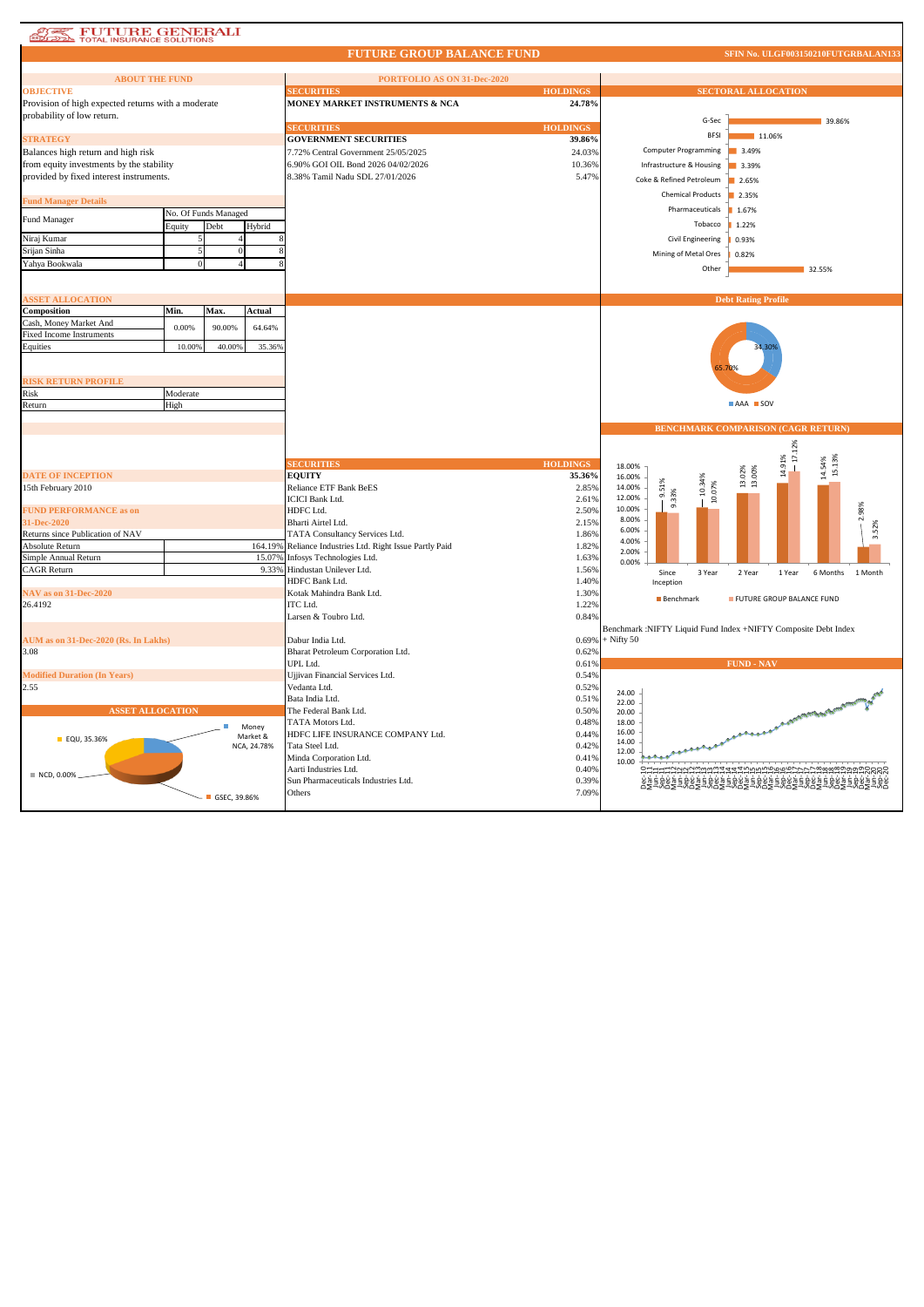### **AREA FUTURE GENERALI**

#### **GROUP INCOME FUND**

**SFIN No. ULGF005010118GRPINCFUND** 

| <b>ABOUT THE FUND</b><br><b>OBJECTIVE</b>                                                                         |                 |                      |        | PORTFOLIO AS ON 31-Dec-2020<br><b>SECURITIES</b>                      | <b>HOLDINGS</b> | <b>SECTORAL ALLOCATION</b>                                                                                                                                                                                                                                                                                                                                                                                                          |         |
|-------------------------------------------------------------------------------------------------------------------|-----------------|----------------------|--------|-----------------------------------------------------------------------|-----------------|-------------------------------------------------------------------------------------------------------------------------------------------------------------------------------------------------------------------------------------------------------------------------------------------------------------------------------------------------------------------------------------------------------------------------------------|---------|
| This fund aims to provide stable returns by investing in                                                          |                 |                      |        | MONEY MARKET INSTRUMENTS & NCA                                        | 10.62%          |                                                                                                                                                                                                                                                                                                                                                                                                                                     |         |
|                                                                                                                   |                 |                      |        |                                                                       |                 |                                                                                                                                                                                                                                                                                                                                                                                                                                     |         |
| assets with relatively low to moderate level of risk. The                                                         |                 |                      |        | <b>SECURITIES</b>                                                     | <b>HOLDINGS</b> |                                                                                                                                                                                                                                                                                                                                                                                                                                     | 37.43%  |
| fund will invest in fixed income securities such as Govt.<br>Securities, Corporate Bonds & any other fixed income |                 |                      |        | <b>GOVERNMENT SECURITIES</b>                                          | 37.43%          | G-Sec                                                                                                                                                                                                                                                                                                                                                                                                                               |         |
|                                                                                                                   |                 |                      |        | 7.05% MAHARASHTRA SDL 2032 07/10/2032                                 |                 |                                                                                                                                                                                                                                                                                                                                                                                                                                     |         |
| investments along with Money Market Instruments for                                                               |                 |                      |        | 6.75% KARNATAKA SDL 2035 04/11/2035                                   | 11.78%<br>9.89% | Infrastructure & Housing                                                                                                                                                                                                                                                                                                                                                                                                            | 28.65%  |
| liquidity.                                                                                                        |                 |                      |        | 0% CS 17 DEC 2027 UL                                                  | 5.02%           |                                                                                                                                                                                                                                                                                                                                                                                                                                     |         |
|                                                                                                                   |                 |                      |        | 6.19% Gsec 16/09/2034                                                 | 3.75%           |                                                                                                                                                                                                                                                                                                                                                                                                                                     |         |
|                                                                                                                   |                 |                      |        |                                                                       |                 | <b>BFSI</b><br>14.49%                                                                                                                                                                                                                                                                                                                                                                                                               |         |
|                                                                                                                   |                 |                      |        | 6.90% GOI OIL Bond 2026 04/02/2026<br>8% GOI Oil Bond 2026 23/03/2026 | 3.00%<br>2.09%  |                                                                                                                                                                                                                                                                                                                                                                                                                                     |         |
|                                                                                                                   |                 |                      |        |                                                                       |                 | Coke & Refined Petroleum<br>8.81%                                                                                                                                                                                                                                                                                                                                                                                                   |         |
|                                                                                                                   |                 |                      |        | 6.75% KARNATAKA SDL 2034 11/11/2034                                   | 1.91%           |                                                                                                                                                                                                                                                                                                                                                                                                                                     |         |
|                                                                                                                   |                 |                      |        |                                                                       |                 |                                                                                                                                                                                                                                                                                                                                                                                                                                     |         |
| <b>Fund Manager Details</b>                                                                                       |                 |                      |        |                                                                       |                 | Other<br>10.62%                                                                                                                                                                                                                                                                                                                                                                                                                     |         |
|                                                                                                                   |                 | No. Of Funds Managed |        |                                                                       |                 |                                                                                                                                                                                                                                                                                                                                                                                                                                     |         |
| Fund Manager                                                                                                      | Equity          | Debt                 | Hybrid |                                                                       |                 |                                                                                                                                                                                                                                                                                                                                                                                                                                     |         |
| Niraj Kumar                                                                                                       |                 |                      |        | <b>SECURITIES</b>                                                     | <b>HOLDINGS</b> | <b>Debt Rating Profile</b>                                                                                                                                                                                                                                                                                                                                                                                                          |         |
| Yahya Bookwala                                                                                                    | $\Omega$        |                      |        | <b>CORPORATE DEBT</b>                                                 | 51.95%          |                                                                                                                                                                                                                                                                                                                                                                                                                                     |         |
|                                                                                                                   |                 |                      |        | 9.05% Reliance Industries Ltd. 17/10/2028                             | 8.81%           |                                                                                                                                                                                                                                                                                                                                                                                                                                     |         |
|                                                                                                                   |                 |                      |        | 7.75% L&T Finance Ltd. 2025 10/07/2025                                | 8.20%           |                                                                                                                                                                                                                                                                                                                                                                                                                                     |         |
|                                                                                                                   |                 |                      |        | 8.60 Rural Electrification Corporation Ltd. GOI 08/03/2029            | 6.48%           |                                                                                                                                                                                                                                                                                                                                                                                                                                     |         |
| <b>ASSET ALLOCATION</b>                                                                                           |                 |                      |        | 8.67% Tata Capital Financial Services Ltd. 2025                       | 6.29%           |                                                                                                                                                                                                                                                                                                                                                                                                                                     |         |
| Composition                                                                                                       | Min.            | Max.                 | Actual | 8.05% Housing Development Finance Corporation Ltd. 22/10/2029         | 6.17%           |                                                                                                                                                                                                                                                                                                                                                                                                                                     |         |
| Cash and Money Market                                                                                             | 0.009           | 40.009               | 10.629 | 7.75% Power Finance Corporation Ltd. 11/06/2030                       | 6.08%           |                                                                                                                                                                                                                                                                                                                                                                                                                                     |         |
| Fixed Income Instruments                                                                                          | 60.009          | 100.00%              | 89.38% | 6.44% NABARD GoI 04/12/2030                                           | 3.74%           |                                                                                                                                                                                                                                                                                                                                                                                                                                     |         |
| Equities                                                                                                          | 0.00%           | 0.00%                | 0.00%  | 8.30% REC Ltd. Non GOI 2029                                           | 2.09%           | AAA SOV                                                                                                                                                                                                                                                                                                                                                                                                                             |         |
|                                                                                                                   |                 |                      |        | 7.95% Sikka Ports & Terminals Ltd. (Previous RPTL) 2026 28/10/2026    | 2.05%           |                                                                                                                                                                                                                                                                                                                                                                                                                                     |         |
|                                                                                                                   |                 |                      |        | 8.45% SIKKA PORTS & TERMINALS LTD (Previous RPTL) 2023                | 2.05%           | BENCHMARK COMPARISON (CAGR RETURN)                                                                                                                                                                                                                                                                                                                                                                                                  |         |
| <b>RISK RETURN PROFILE</b>                                                                                        |                 |                      |        |                                                                       |                 |                                                                                                                                                                                                                                                                                                                                                                                                                                     |         |
| Risk                                                                                                              | Low To Moderate |                      |        |                                                                       |                 |                                                                                                                                                                                                                                                                                                                                                                                                                                     |         |
| Return                                                                                                            | High            |                      |        |                                                                       |                 | 18.00%<br>14.11%                                                                                                                                                                                                                                                                                                                                                                                                                    |         |
|                                                                                                                   |                 |                      |        |                                                                       |                 | 50%<br>16.00%<br>11.97%                                                                                                                                                                                                                                                                                                                                                                                                             |         |
|                                                                                                                   |                 |                      |        |                                                                       |                 | 14.00%<br>Νj.<br>12.00%                                                                                                                                                                                                                                                                                                                                                                                                             |         |
|                                                                                                                   |                 |                      |        |                                                                       |                 | 10.00%                                                                                                                                                                                                                                                                                                                                                                                                                              |         |
|                                                                                                                   |                 |                      |        |                                                                       |                 | 1.36%<br>8.00%                                                                                                                                                                                                                                                                                                                                                                                                                      |         |
| <b>DATE OF INCEPTION</b>                                                                                          |                 |                      |        |                                                                       |                 | <b>3.88%</b><br>6.00%                                                                                                                                                                                                                                                                                                                                                                                                               |         |
| 31st March 2019                                                                                                   |                 |                      |        |                                                                       |                 | 4.00%                                                                                                                                                                                                                                                                                                                                                                                                                               | 0.39%   |
|                                                                                                                   |                 |                      |        |                                                                       |                 | 2.00%                                                                                                                                                                                                                                                                                                                                                                                                                               |         |
| <b>FUND PERFORMANCE as on</b>                                                                                     |                 |                      |        |                                                                       |                 | 0.00%<br>Since Inception<br>1 Year<br>6 Months                                                                                                                                                                                                                                                                                                                                                                                      | 1 Month |
| 31-Dec-2020                                                                                                       |                 |                      |        |                                                                       |                 |                                                                                                                                                                                                                                                                                                                                                                                                                                     |         |
| Returns since Publication of NAV                                                                                  |                 |                      |        |                                                                       |                 | FUTURE GROUP INCOME FUND<br><b>Benchmark</b>                                                                                                                                                                                                                                                                                                                                                                                        |         |
| Absolute Return                                                                                                   |                 |                      | 28.34% |                                                                       |                 |                                                                                                                                                                                                                                                                                                                                                                                                                                     |         |
| Simple Annual Return                                                                                              |                 |                      | 16.14% |                                                                       |                 |                                                                                                                                                                                                                                                                                                                                                                                                                                     |         |
| <b>CAGR Return</b>                                                                                                |                 |                      | 15.26% |                                                                       |                 | Benchmark : NIFTY Composite Debt Index                                                                                                                                                                                                                                                                                                                                                                                              |         |
|                                                                                                                   |                 |                      |        |                                                                       |                 |                                                                                                                                                                                                                                                                                                                                                                                                                                     |         |
| NAV as on 31-Dec-2020<br>12.83360                                                                                 |                 |                      |        |                                                                       |                 |                                                                                                                                                                                                                                                                                                                                                                                                                                     |         |
|                                                                                                                   |                 |                      |        |                                                                       |                 |                                                                                                                                                                                                                                                                                                                                                                                                                                     |         |
| AUM as on 31-Dec-2020 (Rs. In Lakhs)                                                                              |                 |                      |        |                                                                       |                 |                                                                                                                                                                                                                                                                                                                                                                                                                                     |         |
| 531.32                                                                                                            |                 |                      |        |                                                                       |                 | <b>FUND - NAV</b>                                                                                                                                                                                                                                                                                                                                                                                                                   |         |
|                                                                                                                   |                 |                      |        |                                                                       |                 |                                                                                                                                                                                                                                                                                                                                                                                                                                     |         |
| <b>Modified Duration (In Years)</b>                                                                               |                 |                      |        |                                                                       |                 |                                                                                                                                                                                                                                                                                                                                                                                                                                     |         |
| 5.70                                                                                                              |                 |                      |        |                                                                       |                 | 14.00<br>13.50                                                                                                                                                                                                                                                                                                                                                                                                                      |         |
|                                                                                                                   |                 |                      |        |                                                                       |                 | 13.00                                                                                                                                                                                                                                                                                                                                                                                                                               |         |
| <b>ASSET ALLOCATION</b>                                                                                           |                 |                      |        |                                                                       |                 | 12.50<br>12.00                                                                                                                                                                                                                                                                                                                                                                                                                      |         |
|                                                                                                                   |                 |                      |        |                                                                       |                 | 11.50                                                                                                                                                                                                                                                                                                                                                                                                                               |         |
| Money<br>Market &<br>GSEC,                                                                                        |                 |                      |        |                                                                       |                 | 11.00<br>10.50                                                                                                                                                                                                                                                                                                                                                                                                                      |         |
| NCA,<br>37.43%                                                                                                    |                 |                      |        |                                                                       |                 | 10.00                                                                                                                                                                                                                                                                                                                                                                                                                               |         |
| 10.62%                                                                                                            |                 |                      |        |                                                                       |                 | $\begin{array}{l} \mathbf{1}_{\mathbf{2}}^{1} \mathbf{1}_{\mathbf{2}}^{1} \mathbf{1}_{\mathbf{2}}^{1} \\ \mathbf{1}_{\mathbf{2}}^{1} \mathbf{1}_{\mathbf{2}}^{1} \mathbf{1}_{\mathbf{2}}^{1} \\ \mathbf{1}_{\mathbf{2}}^{1} \mathbf{1}_{\mathbf{2}}^{1} \mathbf{1}_{\mathbf{2}}^{1} \mathbf{1}_{\mathbf{2}}^{1} \\ \mathbf{1}_{\mathbf{2}}^{1} \mathbf{1}_{\mathbf{2}}^{1} \mathbf{1}_{\mathbf{2}}^{1} \mathbf{1}_{\mathbf{2}}^{1}$ |         |
|                                                                                                                   |                 |                      |        |                                                                       |                 |                                                                                                                                                                                                                                                                                                                                                                                                                                     |         |
| $NCD$ ,                                                                                                           |                 |                      |        |                                                                       |                 |                                                                                                                                                                                                                                                                                                                                                                                                                                     |         |
|                                                                                                                   |                 | 51.95%               |        |                                                                       |                 |                                                                                                                                                                                                                                                                                                                                                                                                                                     |         |
|                                                                                                                   |                 |                      |        |                                                                       |                 |                                                                                                                                                                                                                                                                                                                                                                                                                                     |         |
|                                                                                                                   |                 |                      |        |                                                                       |                 |                                                                                                                                                                                                                                                                                                                                                                                                                                     |         |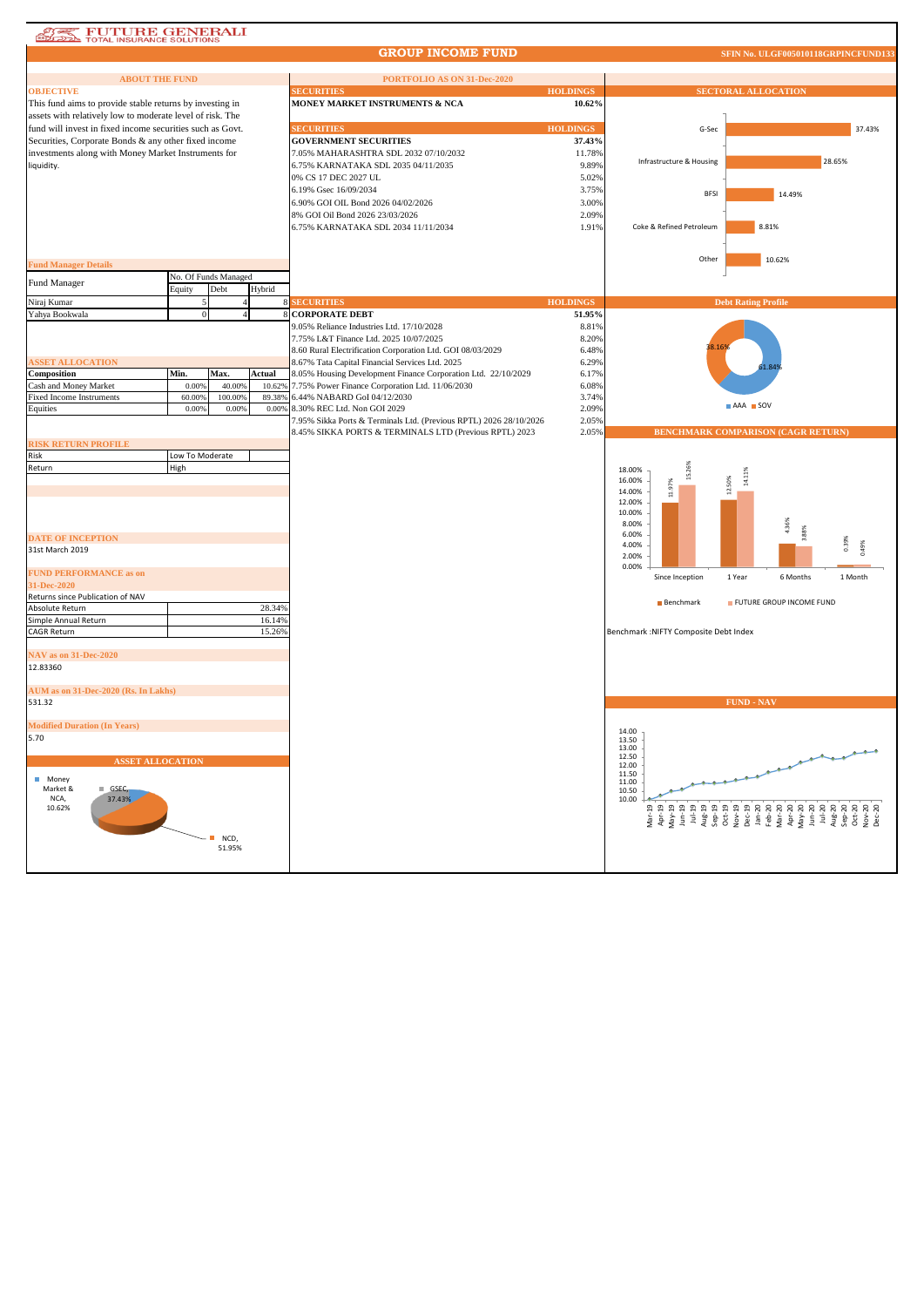| <b>FUTURE GENERALI</b>                                         |                         |                      |                              |                                                                                                   |                 |                                                  |                                           |
|----------------------------------------------------------------|-------------------------|----------------------|------------------------------|---------------------------------------------------------------------------------------------------|-----------------|--------------------------------------------------|-------------------------------------------|
|                                                                |                         |                      |                              | <b>FUTURE GROUP SECURE FUND</b>                                                                   |                 |                                                  | SFIN No. ULGF007010118GRPSECFUND133       |
|                                                                | <b>ABOUT THE FUND</b>   |                      |                              | PORTFOLIO AS ON 31-Dec-2020                                                                       |                 |                                                  |                                           |
| <b>OBJECTIVE</b>                                               |                         |                      |                              | <b>ECURITIES</b>                                                                                  | <b>HOLDINGS</b> |                                                  | <b>SECTORAL ALLOCATION</b>                |
| This fund aims to provide progressive returns compared         |                         |                      |                              | <b>MONEY MARKET INSTRUMENTS &amp; NCA</b>                                                         | 8.02%           |                                                  |                                           |
| to fixed income instruments by taking a low exposure to high   |                         |                      |                              |                                                                                                   |                 | Infrastructure & Housing                         | 29.57%                                    |
| risk assets like equity. Fund aims to provide stable return    |                         |                      |                              | <b>ECURITIES</b>                                                                                  | <b>HOLDINGS</b> | G-Sec                                            | 29.09%                                    |
| due to high exposure to Fixed Income instruments while         |                         |                      |                              | <b>GOVERNMENT SECURITIES</b>                                                                      | 29.09%          |                                                  |                                           |
| generating additional return through small exposure to equity. |                         |                      |                              | 6.75% KARNATAKA SDL 2035 04/11/2035                                                               | 9.19%           | <b>BFSI</b>                                      | 19.50%                                    |
|                                                                |                         |                      |                              | 7.05% MAHARASHTRA SDL 2032 07/10/2032                                                             | 8.53%           | Coke & Refined Petroleum                         | 4.06%                                     |
|                                                                |                         |                      |                              | 6.75% KARNATAKA SDL 2034 11/11/2034                                                               | 3.02%           | Computer Programming<br>1.54%                    |                                           |
|                                                                |                         |                      |                              | 6.19% Gsec 16/09/2034                                                                             | 2.58%           | <b>Chemical Products</b><br>0.97%                |                                           |
|                                                                |                         |                      |                              | 8% GOI Oil Bond 2026 23/03/2026                                                                   | 2.45%           | Pharmaceuticals<br>0.72%                         |                                           |
|                                                                |                         |                      |                              | 8.15% Tamil Nadu SDL 2025 13/11/2025                                                              | 1.16%           | Motor Vehicles<br>0.60%                          |                                           |
|                                                                |                         |                      |                              | 6.90% GOI OIL Bond 2026 04/02/2026                                                                | 1.10%           | Tobacco<br>0.55%                                 |                                           |
| <b>Fund Manager Details</b>                                    |                         |                      |                              | 0% CS 17 DEC 2027 UL                                                                              | 1.04%           |                                                  |                                           |
|                                                                |                         | No. Of Funds Managed |                              |                                                                                                   |                 | Civil Engineering<br>0.40%                       |                                           |
| <b>Fund Manager</b>                                            | Equity                  | Debt                 | Hybrid                       |                                                                                                   |                 | Other                                            | 13.00%                                    |
| Niraj Kumar                                                    |                         |                      |                              |                                                                                                   |                 |                                                  |                                           |
| Srijan Sinha                                                   |                         |                      |                              | <b>ECURITIES</b>                                                                                  | <b>HOLDINGS</b> |                                                  | <b>Debt Rating Profile</b>                |
| Yahya Bookwala                                                 | $\Omega$                |                      |                              | 8 CORPORATE DEBT                                                                                  | 46.15%          |                                                  |                                           |
|                                                                |                         |                      |                              | 7.75% L&T Finance Ltd. 2025 10/07/2025                                                            | 6.79%           |                                                  |                                           |
|                                                                |                         |                      |                              | 8.60 Rural Electrification Corporation Ltd. GOI 08/03/2029                                        | 6.56%           | 35.73%                                           |                                           |
| <b>SSET ALLOCATION</b>                                         |                         |                      |                              | 8.05% Housing Development Finance Corporation Ltd. 22/10/2029                                     | 5.67%           |                                                  |                                           |
| Composition                                                    | Min.                    | Max.                 | Actual                       | 7.75% Power Finance Corporation Ltd. 11/06/2030                                                   | 5.03%           |                                                  | 64.27%                                    |
| Cash and Money Market                                          | 0.00%                   | 40.009               |                              | 8.02% 8.67% Tata Capital Financial Services Ltd. 2025                                             | 4.34%           |                                                  |                                           |
| <b>Fixed Income Instruments</b>                                | 60.00%                  | 100.009              |                              | 75.24% 9.05% Reliance Industries Ltd. 17/10/2028                                                  | 2.73%           |                                                  |                                           |
| Equities                                                       | 0.00%                   | 20.00%               | 16.74%                       | 8.85% HDB Financial Services Ltd. Sub debt 07/06/2029                                             | 2.72%           |                                                  |                                           |
|                                                                |                         |                      |                              | 8.70% LIC Housing Finance Ltd. 20/03/2029                                                         | 2.70%           |                                                  | AAA SOV                                   |
| <b>ISK RETURN PROFILE</b>                                      |                         |                      |                              | 7.95% Sikka Ports & Terminals Ltd. (Previous RPTL) 2026 28/10/2026<br>6.44% NABARD Gol 04/12/2030 | 2.26%<br>2.07%  |                                                  | <b>BENCHMARK COMPARISON (CAGR RETURN)</b> |
| Risk                                                           |                         |                      | Low To Moderate              | Others                                                                                            | 5.28%           |                                                  |                                           |
| Return                                                         |                         |                      | High                         |                                                                                                   |                 |                                                  |                                           |
|                                                                |                         |                      |                              |                                                                                                   |                 | 18.44%<br>20.00%                                 |                                           |
|                                                                |                         |                      |                              |                                                                                                   |                 | 18.00%                                           |                                           |
|                                                                |                         |                      |                              |                                                                                                   |                 | 12.21%<br>16.00%                                 |                                           |
|                                                                |                         |                      |                              | <b>ECURITIES</b>                                                                                  | <b>HOLDINGS</b> | 14.00%<br>8.70%<br>12.00%                        |                                           |
|                                                                |                         |                      |                              | <b>EQUITY</b>                                                                                     | 16.74%          | 10.00%                                           |                                           |
| <b>DATE OF INCEPTION</b><br>19th December 2018                 |                         |                      |                              | Kotak Mahindra MF - Kotak Banking ETF<br>Reliance ETF Bank BeES                                   | 1.19%           | 8.00%<br>6.00%                                   |                                           |
|                                                                |                         |                      |                              | Bharti Airtel Ltd.                                                                                | 1.04%<br>0.97%  | 4.00%                                            | 1.51%<br>1.86%                            |
| <b>FUND PERFORMANCE as on</b>                                  |                         |                      |                              | ICICI Bank Ltd.                                                                                   | 0.94%           | 2.00%                                            |                                           |
| 31-Dec-2020                                                    |                         |                      |                              | Infosys Technologies Ltd.                                                                         | 0.87%           | 0.00%<br>6 Months<br>Since Inception             | 1 Year<br>1 Month                         |
| Returns since Publication of NAV                               |                         |                      |                              | HDFC Ltd.                                                                                         | 0.82%           |                                                  |                                           |
| Absolute Return                                                |                         |                      | 41.13%                       | <b>HDFC Bank Ltd.</b>                                                                             | 0.80%           | <b>Benchmark</b>                                 | FUTURE GROUP SECURE FUND                  |
| Simple Annual Return                                           |                         |                      |                              | 20.21% Hindustan Unilever Ltd.                                                                    | 0.71%           |                                                  |                                           |
| CAGR Return                                                    |                         |                      | 18.44%                       | TATA Consultancy Services Ltd.                                                                    | 0.67%           |                                                  |                                           |
|                                                                |                         |                      |                              | Reliance Industries Ltd. Right Issue Partly Paid                                                  | 0.63%           | Benchmark : NIFTY Composite Debt Index+ Nifty 50 |                                           |
| NAV as on 31-Dec-2020                                          |                         |                      |                              | ITC Ltd.                                                                                          | 0.55%           |                                                  |                                           |
|                                                                |                         |                      |                              | Reliance Industries Ltd.                                                                          | 0.44%           |                                                  |                                           |
| 14.1131                                                        |                         |                      |                              |                                                                                                   |                 |                                                  |                                           |
|                                                                |                         |                      |                              | Maruti Suzuki India Ltd.                                                                          | 0.32%           |                                                  |                                           |
| AUM as on 31-Dec-2020 (Rs. In Lakhs)<br>3,850.22               |                         |                      |                              | Larsen & Toubro Ltd.<br>Kotak Mahindra Bank Ltd.                                                  | 0.32%<br>0.28%  |                                                  |                                           |
|                                                                |                         |                      |                              | Tata Steel Ltd.                                                                                   | 0.24%           |                                                  | <b>FUND - NAV</b>                         |
| <b>Modified Duration (In Years)</b>                            |                         |                      |                              | United Spirits Ltd.                                                                               | 0.23%           |                                                  |                                           |
| 5.78                                                           |                         |                      |                              | Dabur India Ltd.                                                                                  | 0.23%           | 14.00                                            |                                           |
|                                                                |                         |                      |                              | The Federal Bank Ltd.                                                                             | 0.20%           | 13.50<br>13.00                                   |                                           |
|                                                                | <b>ASSET ALLOCATION</b> |                      |                              | Vedanta Ltd.                                                                                      | 0.20%           | 12.50                                            |                                           |
|                                                                |                         |                      |                              | Sun Pharmaceuticals Industries Ltd.                                                               | 0.19%           | 12.00<br>11.50                                   |                                           |
| EQU, 16.74%                                                    |                         |                      | Money Market<br>& NCA, 8.02% | NMDC Ltd.                                                                                         | 0.17%           | 11.00                                            |                                           |
|                                                                |                         |                      |                              | TTK Prestige Ltd.                                                                                 | 0.17%           | 10.50<br>10.00                                   |                                           |
|                                                                |                         |                      |                              | Minda Corporation Ltd.                                                                            | 0.17%           |                                                  |                                           |
|                                                                |                         |                      | GSEC, 29.09%                 | UPL Ltd.                                                                                          | 0.17%           |                                                  |                                           |
| NCD, 46.15%                                                    |                         |                      |                              | Others                                                                                            | 4.24%           |                                                  |                                           |
|                                                                |                         |                      |                              |                                                                                                   |                 |                                                  |                                           |